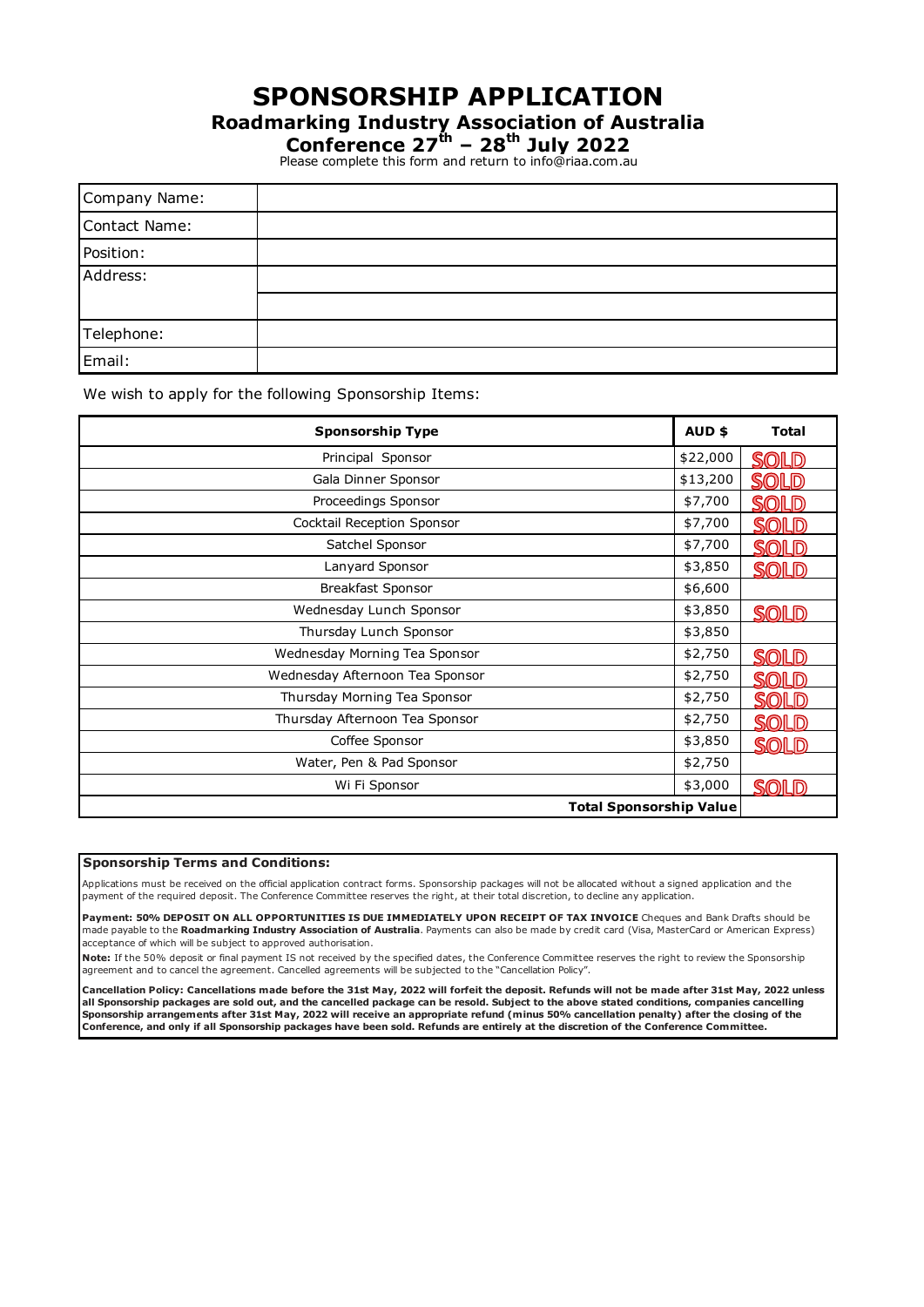# **Principal Sponsor – Exclusive**

### **Investment \$22,000**

As the Principal Conferrince  $\frac{1}{2}$  and  $\frac{1}{2}$  organisation will enjoy the most prominent exposure over the 2 day Conference. You will have the highest visibility and publicity throughout the conference. (GST Inclusive)

In acknowledgement of your organization's sponsorship and significant support, the following entitlements are offered:

### **Entitlements:**

- 
- 20 Minute Day 1 Keynote Speaking slot (before lunch) to present a topic (to be approved by the organizing committee) Acknowledgment as the Principal Conference Sponsor (with
- ü organisation's logo) printed on all conference marketing material and conference program book.
- <sup>ü</sup> Organisation's banners (two) on either side of the main stage throughout the conference
- Acknowledgement as the Principal Sponsor (with logo) on the home<br>page of the RTAA website, including a hyperlink to your website
- $\checkmark$  4 Delegates tickets to the conference (including the Cocktail Party)  $\checkmark$  2 Complimentary tickets to the Gala Dinner  $\checkmark$  Verbal acknowledgement as Proceedings Sponsor
- 
- $\checkmark$  Double Exhibition Booth and first preference for location  $\checkmark$  One A4 size color advert in conference program
- 
- Advertising Brochure / Promotion item placed inside conference<br>Satchel Satchel <sup>ü</sup>
- $\checkmark$  Pullup up banner at Registration Desk  $\checkmark$
- $\checkmark$  Verbal acknowledgement as Principal Sponsor at opening address
- Permission to use the following endorsement: "Proud Principal Sponsor of the RIAA 2020 Conference"

# **Gala Dinner Sponsor – Exclusive**

### **Investment \$13,200**

 $(GST$  Inclusi $\rightarrow$ The Gala Din  $\mathbb{N}$  (be) at the end of Day Two of the Conference. This is the perfect wind down, relax and enjoy a show. As the Exclusive Conference Gala Dinner Sponsor, your organisation will receive exclusive branding and networking opportunities

In acknowledgement of your organization's sponsorship and significant support, the following entitlements are offered:

### **Entitlements:**

- Wednesday Breakfast / Opening Naming Rights variation welcome address during the dinner in the dinner of the distributed to all delegates.<br>Welcome address during the dinner will be distributed to all delegates. Welcome in
	- Acknowledgement as the Conference Gala Dinner Sponsor with logo<br>on all Dinner Promotional material
	- Company promotional banners and promotional material to be
	- $\checkmark$  featured during the Conference Dinner which will be held on Thursday evening
	- Acknowledgement as the Conference Dinner Sponsor (with logo) on the home page of the RIAA website, including a hyperlink to your
	- website.
	-
	-
	-
	-
- ← One A4 size color advert in conference program vertical metal and a state of Advertising Brochure / Promotion item placed inside conference Satchel
	- Verbal acknowledgement as Conference Gala Dinner
	- Sponsor
	- Permission to use the following endorsement:
	- "Proud Dinner Sponsor of the RIAA 2020 Conference"

# **Proceedings Sponsor – Exclusive**

## **Investment \$7,700**

(GST Inclusiv $\bigcap$ As the Conference I  $\log$   $\frac{1}{2}$  oceed  $\frac{1}{2}$  in  $\frac{1}{2}$  s S  $\frac{1}{2}$  bns  $\frac{1}{2}$ , your organisation will be recognized leading up and the conference as one of the major sponsors and significant support to the conference and the industry

In acknowledgement of your organization's sponsorship and significant support, the following entitlements are offered:

### **Entitlements:**

- will be distributed to all delegates.
- $\checkmark$  2 Delegate tickets to the conference (including cocktail function)
- $\checkmark$  1 complimentary ticket to the Gala Dinner

 $\checkmark$  home page of the RIAA website, including a hyperlink to your Acknowledgement as the Proceedings Sponsor (with logo) on the website

- $\checkmark$  2 Delegates tickets to the conference (including the Cocktail Party) advertising Brochure / Promotion item placed inside conference Satchel
	-
- <sup>ü</sup> 2 Complimentary tickets to the Gala Dinner <sup>ü</sup> Free Conference Satchel inclusions <sup>ü</sup> Permission to use the following endorsement: "Proud Proceedings Sponsor of the RIAA 2020 Conference"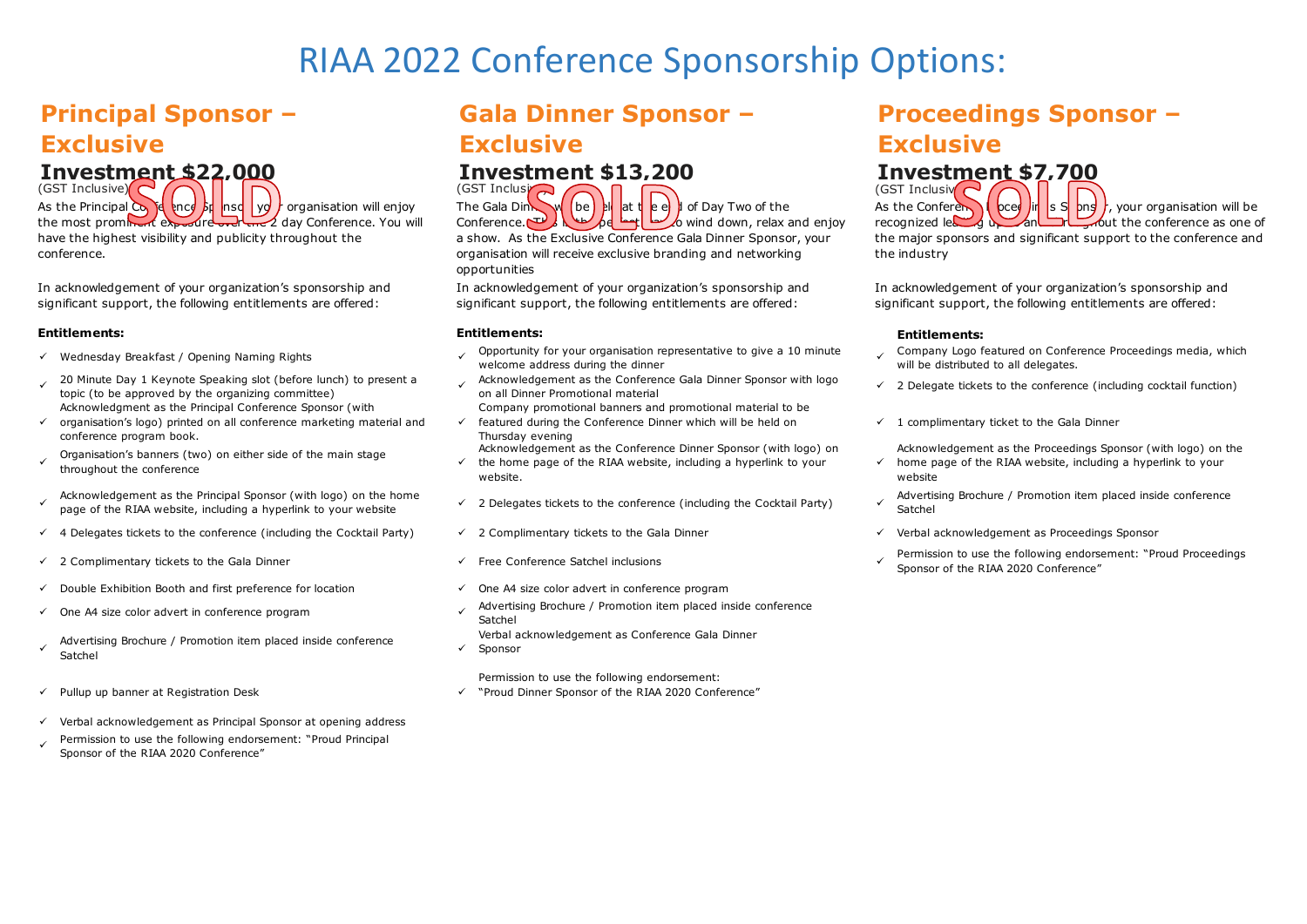## **Breakfast Sponsor – Wednesday & Thursday**

# **Investment \$6,600**

(GST Inclusive) (GST Inclusive) (GST Inclusive)

As the Exclusive Conference Breakfast Sponsor, your organisation will receive fantastic branding and networking opportunities during our informal

breakfast. This Breakfast is an excellent opportunity to have your brand appear in and effective way

sponsoring our inaugural Conference Breakfast. In acknowledgement of your organization's sponsorship and significant support, the following entitlements are offered:

### **Entitlements:**

- Opportunity for your organisation representative to give a 10 minute  $\longrightarrow$  Opportunity for your organisation representative to give a 5 minute welcome address at the beginning of the Wednesday Lunch Break Company promotional banners and promotional material to be
- $\checkmark$  featured during the Conference breakfast which will be held on Thursday morning

Acknowledgement as the Conference Breakfast Sponsor with logo on

- ü all Breakfast Promotional material featuring your corporate colour and logo (to be approved by the organisers)
- Registration for one delegate to all Conference sessions (including<br>the Cocktail Party)

 $\checkmark$  on the home page of the RIAA website, including a hyperlink to your Acknowledgement as the Conference Breakfast Sponsor (with logo)

- website.
- 
- v Verbal acknowledgement as Breakfast Sponsor in Sponsor v Verbal acknowledgement as Lunch Sponsor in Verbal acknowledgement as Lunch Sponsor
- ü Option for organisation to theme the Breakfast area with serviettes, coasters, or merchandising material featuring your corporate colour
- and logo (to be approved by the organisers)
- Permission to use the following endorsement: "Proud Breakfast<br>Sponsor of the RIAA 2020 Conference"

## **Lunch Sponsor – Wednesday Investment \$3,850**



In acknowledgement of your organization's sponsorship and significant support, the following entitlements are offered:

### **Entitlements:**

- 
- Company promotional banners and promotional material to be featured during the Wednesday Lunch Break

Acknowledgement as the Wednesday Conference Lunch Sponsor

- $\checkmark$  with logo on all Lunch Promotional material featuring your corporate colour and logo (to be approved by the organisers)
- Registration for one delegate to all Conference sessions (including<br>the Cocktail Party)
- $\checkmark$  home page of the RIAA website , including a hyperlink to your Acknowledgement as a Conference Lunch Sponsor (with logo) on the
- website.
- 
- 

Option for organisation to theme the Lunch area with serviettes,

- $\checkmark$  coasters, or merchandising material featuring your corporate colour and logo (to be approved by the organisers)
- Permission to use the following endorsement: "Proud Lunch Sponsor<br>of the RIAA 2020 Conference"

## **Lunch Sponsor – Thursday Investment \$3,850**

As the Exclusive Conference Thursday Lunch Sponsor, your organisation will receive fantastic branding and networking opportunities during our Lunch break on Thursday.

In acknowledgement of your organization's sponsorship and significant support, the following entitlements are offered:

### **Entitlements:**

- Opportunity for your organisation representative to give a 5 minute  $\hspace{1cm}$  Opportunity for your organisation representative to give a 5 minute presentation at the beginning of the Wednesday Lunch Break presentation at t
	- Company promotional banners and promotional material to be featured during the Wednesday Lunch Break
	- Acknowledgement as the Wednesday Conference Lunch Sponsor with logo on all Lunch Promotional material featuring your corporate
	- $\checkmark$ colour and logo (to be approved by the organisers)
	- Registration for one delegate to all Conference sessions (including the Cocktail Party)
	- ü Acknowledgement as a Conference Lunch Sponsor (with logo) on the home page of the RIAA website , including a hyperlink to your website.
- Free Conference Satchel inclusions inclusions vertical and the Conference Satchel inclusions vertical inclusions vertical inclusions vertical inclusions vertical inclusions vertical inclusions vertical inclusions vertical
	-

Option for organisation to theme the Lunch area with serviettes,

- ü coasters, or merchandising material featuring your corporate colour and logo (to be approved by the organisers)
- Permission to use the following endorsement: "Proud Lunch Sponsor of the RIAA 2020 Conference"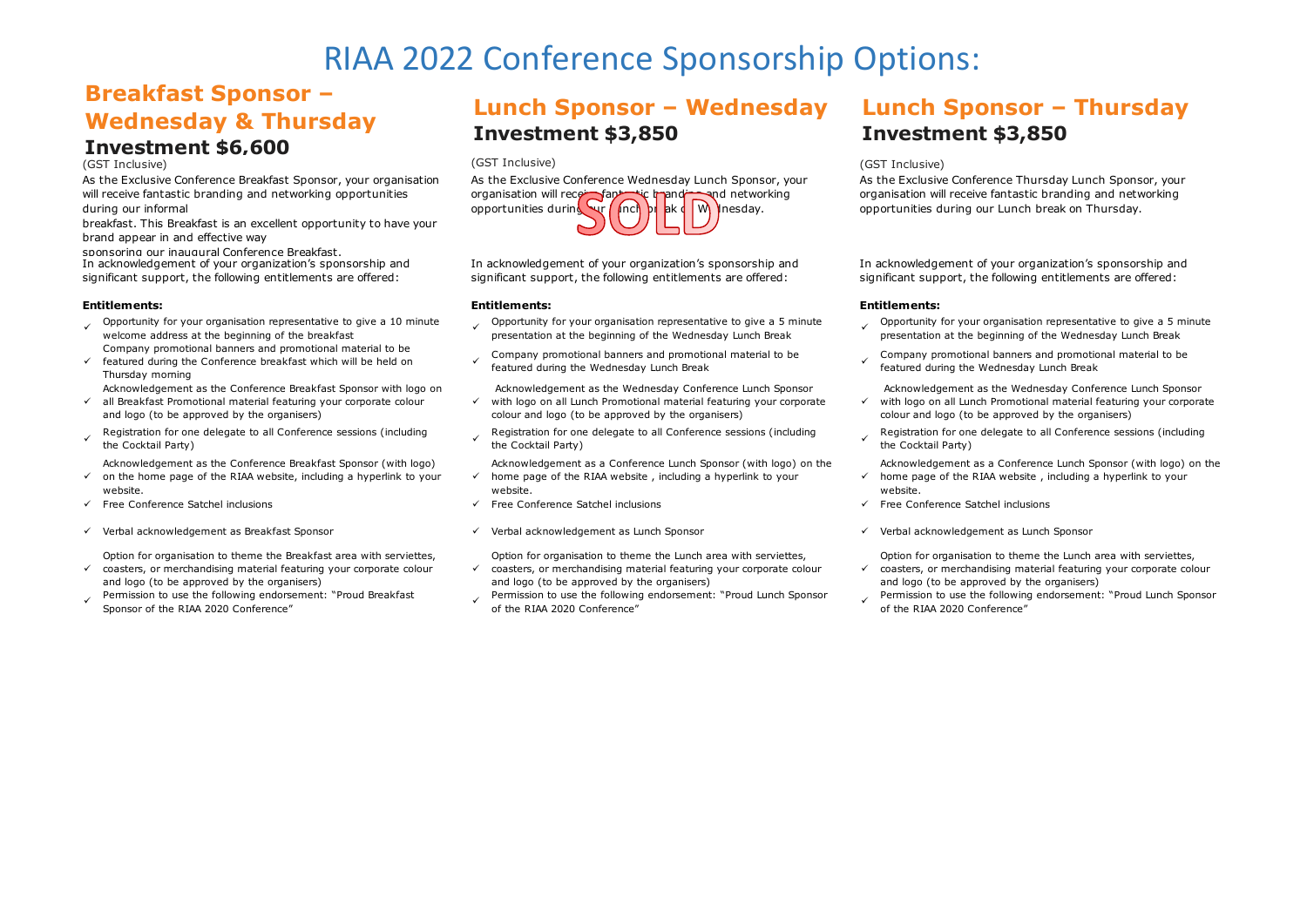## **Cocktail Reception Sponsor – Exclusive**

# **Investment \$7,700**

The Cocktail Reception will be held at the end of Day One of the Conference. This is the perfect networking opportunity for the delegates to enjoy a drink, discuss the day's topics, catch up with old friends and make new ones. This opportunity provides an excellent opportunity for your business to obtain high exposure during this exclusive off site event.

In acknowledgement of your organization's sponsorship and significant support, the following entitlements are offered:

- Opportunity for your organisation representative to give a 5 minute welcome address during the reception
- Acknowledgement as the Conference Cocktail Reception Sponsor with logo on all Cocktail Reception Promotional material Company banners and promotional material to be featured during
- $\checkmark$  the Conference Cocktail Reception which will be held on Wednesday evening
- <sup>ü</sup> Registration for one delegate to all Conference sessions (including the Cocktail Party)
- v Four Complimentary Cocktail Reception Tickets v Advertising Brown inside conference conference conference conference conference conference conference conference conference conference conference conference conference conf
- $\checkmark$  Sponsor (with logo) on the home page of the RIAA website, Acknowledgement as the Conference Cocktail Reception including a hyperlink to your website.
- 
- $V$  Verbal acknowledgement as Cocktail Reception Sponsor Permission to use the following endorsement:
- ü "Proud Cocktail Function Sponsor of the RIAA 2020 Conference"

## **Satchel Sponsor – Exclusive Investment \$7,700**



In acknowledgement of your organization's sponsorship and significant support, the following entitlements are offered:

### **Entitlements: Entitlements: Entitlements:**

- Company Logo featured on the Conference Satchels which will be
- $\checkmark$  distributed to all delegates. (The Principal Conference Sponsor Logo will also be displayed, in a less prominent manner)
- 
- $\checkmark$  1 complimentary ticket to the Gala Dinner is the Gala Dinner is the Gala Dinner in  $\checkmark$  1 complimentary ticket to the Gala Dinner
- Acknowledgement as the Proceedings Sponsor (with logo) on the  $\checkmark$  home page of the RIAA website, including a hyperlink to your
- website<br>Advertising Brochure / Promotion item placed inside conference
- 
- 
- 

## **Lanyard Sponsor – Exclusive Investment \$3,850**

The Conference  $\left\{\sqrt{dS}\right\}$  or  $\left\{p\right\}$  ers your brand excellent  $\lim_{n \to \infty}$  or  $\lim_{n \to \infty}$   $\lim_{n \to \infty}$   $\lim_{n \to \infty}$  will be around the neck of every Delegate, Speaker, and Exhibitor throughout the conference. Lanyards  $*1$  to be approved by the organisers.

In acknowledgement of your organization's sponsorship and significant support, the following entitlements are offered:

- Company Logo featured on the Lanyards which will be distributed to all delegates.
- $\checkmark$  2 Delegate tickets to the conference (including cocktail function) and  $\checkmark$  Registration for one delegate to all Conference sessions (including the Cocktail Party)
	-
	- Acknowledgement as the Lanyard Sponsor (with logo) on the home page of the RIAA website, including a hyperlink to your website
	- $\checkmark$  Free Conference Satchel inclusions
- $\checkmark$  Verbal acknowledgement as Satchel Sponsor in the Unit of Verbal acknowledgement as the Lanyard Sponsor
- <sup>ü</sup> Free Conference Satchel inclusions <sup>ü</sup> Permission to use the following endorsement: "Proud Satchel Sponsor of the RIAA 2020 Conference" <sup>ü</sup> Permission to use the following endorsement: "Proud Lanyard Sponsor of the RIAA 2020 Conference"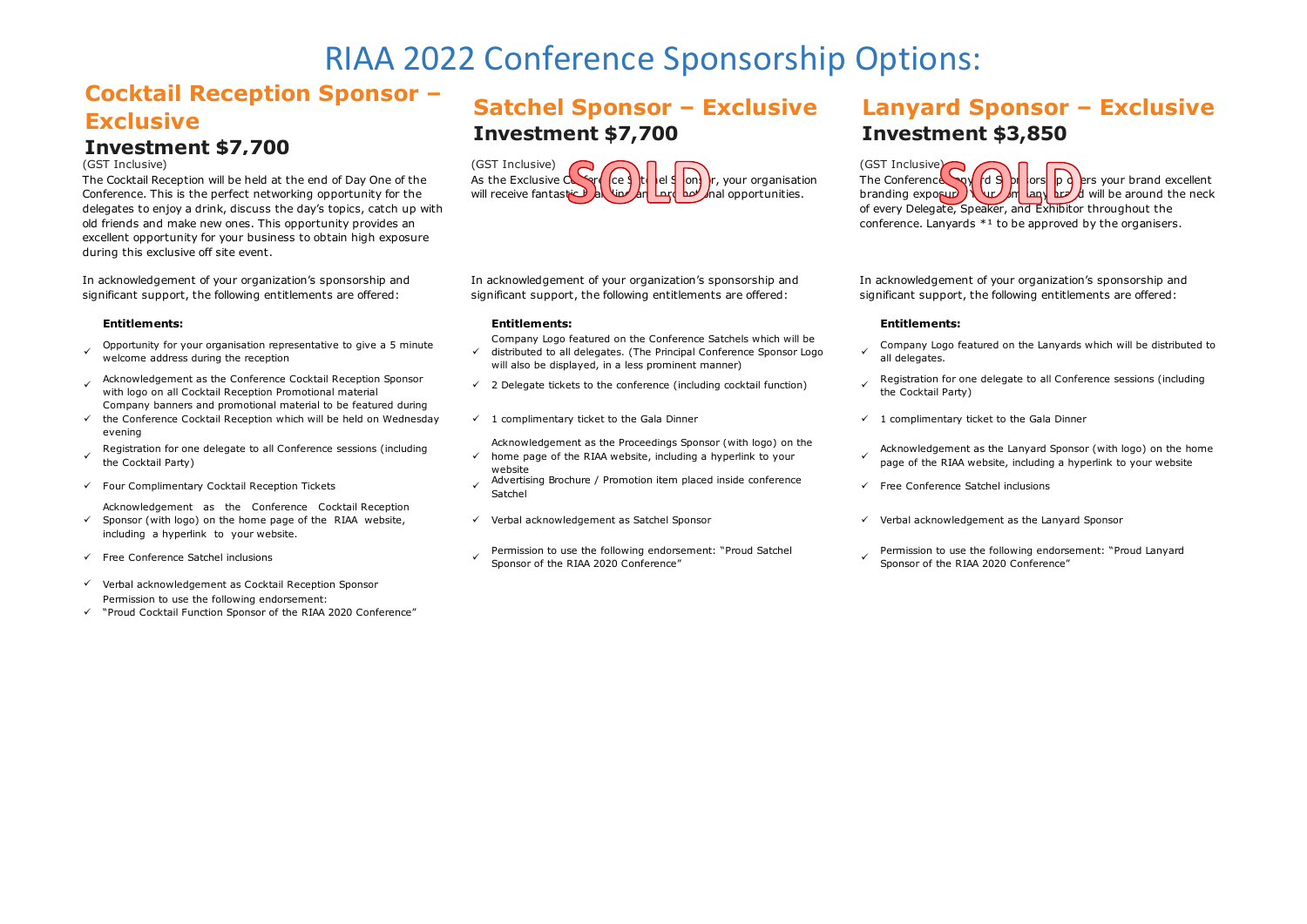## **Morning Tea Sponsor – Wednesday**

**Investment \$2,750** 

The Conference  $\mathcal{N}_4$  (nes) by Mori ng) ea Sponsor, will give your organisation **Kast And And Act working opportunities** during our Wednesday Morning Tea break.

In acknowledgement of your organization's sponsorship and significant support, the following entitlements are offered:

### **Entitlements:**

Company promotional banners and promotional material to be vertured to many promotional banners and promotional material to be ved featured during the Wednesday Aftemoon Tea Break vertured during the Wednesday Aftemoon Tea

Acknowledgement as the Wednesday Conference Morning Tea

- ü Sponsor with logo on all Morning Tea Promotional material featuring your corporate colour and logo (to be approved by the organisers)
- Registration for one delegate to all Conference sessions (including the Cocktail Party)

Acknowledgement as a Conference Morning Tea Sponsor (with logo)

- ü on the home page of the RIAA website , including a hyperlink to your website.
- 
- 
- ü Option for organisation to theme the Morning Tea area with serviettes, coasters, or merchandising material featuring your corporate colour and logo (to be approved by the organisers)
- Permission to use the following endorsement: "Proud Morning Tea<br>Sponsor of the RIAA 2020 Conference"

## **Afternoon Tea Sponsor – Wednesday**

# **Investment \$2,750**

The Conference Wednesday  $\frac{1}{k}$  noon Tea Sponsor, will give your organisation fantastic brand networking opportunities during our Wednesday Afternoon Tea break.

In acknowledgement of your organization's sponsorship and significant support, the following entitlements are offered:

- Acknowledgement as the Wednesday Conference Afternoon Tea
- ü Sponsor with logo on all Afternoon Tea Promotional material featuring your corporate colour and logo (to be approved by the organisers)
- Registration for one delegate to all Conference sessions (including<br>the Cocktail Party)
- Acknowledgement as a Conference Afternoon Tea Sponsor (with
- ü logo) on the home page of the RIAA website , including a hyperlink to your website.
- ü Free Conference Satchel inclusions ü Free Conference Satchel inclusions ü Free Conference Satchel inclusions
- $\checkmark$  Verbal acknowledgement as Morning Tea Sponsor  $\checkmark$  Verbal acknowledgement as Afternoon Tea Sponsor  $\checkmark$  Verbal acknowledgement as Morning Tea Sponsor
	- ü Option for organisation to theme the Afternoon Tea area with serviettes, coasters, or merchandising material featuring your corporate colour and logo (to be approved by the organisers)
	- Permission to use the following endorsement: "Proud Morning Tea when the Following endorsement: "Proud Afternoon Tea y Permission to use the following endorsement: "Proud Morning Tea y Sponsor of the RIAA 2020 Conference"

## **Morning Tea Sponsor – Thursday**

### **Investment \$2,750**

 $T$ The Conference  $T_{\text{tot}}$   $\left(\frac{1}{2}\right)$  M  $\left(\frac{1}{2}\right)$   $T_{\text{eff}}$  Sponsor, will give your organisation for ding and networking opportunities during our Thursday Morning Tea break.  $(GST$  Inclusive

In acknowledgement of your organization's sponsorship and significant support, the following entitlements are offered:

### **Entitlements: Entitlements:**

- Company promotional banners and promotional material to be<br>
featured during the Wednesday Moming Tea Break in the Wednesday Moming Tea Break featured during the Wednesday featured during the Wednesday Morning Tea Break
	- ü Acknowledgement as the Wednesday Conference Morning Tea Sponsor with logo on all Morning Tea Promotional material featuring your corporate colour and logo (to be approved by the organisers)
	- Registration for one delegate to all Conference sessions (including the Cocktail Party)
	- Acknowledgement as a Conference Morning Tea Sponsor (with logo)
	- ü on the home page of the RIAA website , including a hyperlink to your website.
	-
	-
	- ü Option for organisation to theme the Morning Tea area with serviettes, coasters, or merchandising material featuring your corporate colour and logo (to be approved by the organisers)
	- Sponsor of the RIAA 2020 Conference"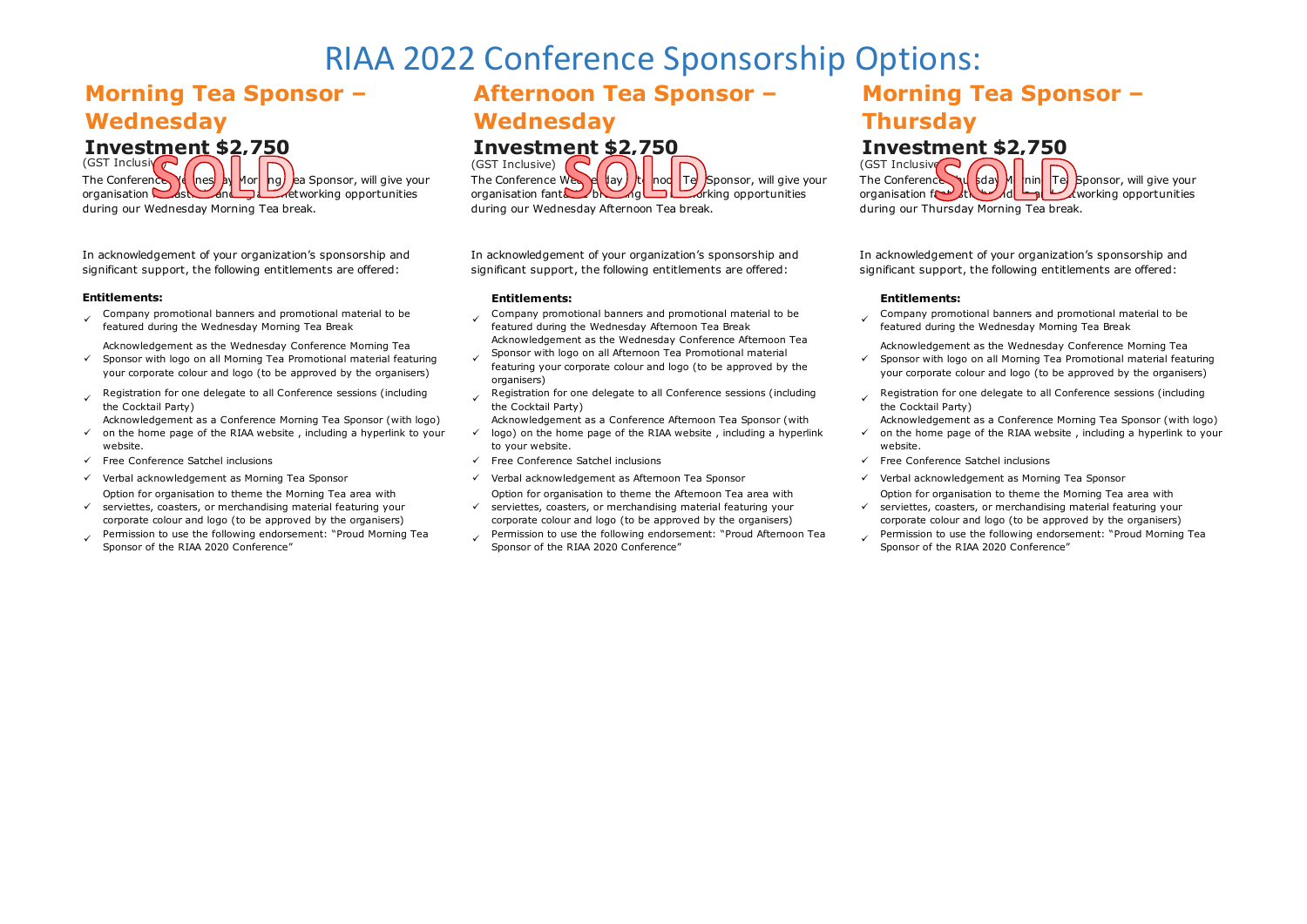## **Afternoon Tea Sponsor – Thursday**

# **Investment \$2,750**

The Conference Thursday Afternoon Tea Sponsor, will give your organisation fant stick  $\sqrt{an}$  of  $\ln d$  et  $\sqrt{r}$  independent opportunities during our Afternoon  $\overline{d}$  la br

### In acknowledgement of your organization's sponsorship and significant support, the following entitlements are offered:

### **Entitlements:**

Company promotional banners and promotional material to be

Acknowledgement as the Wednesday Conference Morning Tea

- $\checkmark$ Sponsor with logo on all Morning Tea Promotional material featuring your corporate colour and logo (to be approved by the organisers)
- Registration for one delegate to all Conference sessions (including<br>the Cocktail Party)
- $\checkmark$  on the home page of the RIAA website , including a hyperlink to your Acknowledgement as a Conference Morning Tea Sponsor (with logo) website.
- $\checkmark$  Free Conference Satchel inclusions
- $\checkmark$  Verbal acknowledgement as Morning Tea Sponsor  $\checkmark$  Free Conference Satchel inclusions  $\checkmark$  Verbal acknowledgement as Water. Pen & Pad Sponsor Option for organisation to theme the Morning Tea area with
- ü serviettes, coasters, or merchandising material featuring your corporate colour and logo (to be approved by the organisers)
- 

## **Coffee Station Sponsor – Exclusive**

# **Investment \$3,850**



In acknowledgement of your organization's sponsorship and significant support, the following entitlements are offered:

- Company promotional banners and promotional material to be vertured company promotional banners to be featured at coffee station featured during the Wednesday Morning Tea Break the conference.
	- Acknowledgement as the Coffee Station Sponsor with logo on cups  $\hspace{1cm}$  Your branded water bottles, supplied to all delegates at every<br>(to be approved by the organisers) under some session and event throughout the confe
	- Registration for one delegate to all Conference sessions (including<br>the Cocktail Party)
	- $\checkmark$  One Complimentary ticket to Gala Dinner  $\checkmark$
	- Acknowledgement as the Coffee Station Sponsor (with logo) on the  $\checkmark$  home page of the RIAA website, including a hyperlink to your website.
	-
	-
- Permission to use the following endorsement: "Proud Morning Tea ermission to use the following endorsement: "Proud Coffee Station (Sponsor of the RIAA 2020 Conference of the RIAA 2020 Conference in Sponsor of the RIAA 2020 Sponsor of the RIAA 2020 Conference"

## **Water, Pen & Pad Sponsor – Exclusive**

# **Investment \$2,750**

(GST Inclusive) (GST Inclusive) (GST Inclusive)

This is an excellent opportunity to provide each delegate with your organisation's branded Writing Pads, Pens and Water Bottles, providing your brand exposure long after the conference has finished. Writing material will be at each place setting during every session and water bottles will be at every session, every break and event. Please note, that all materials and bottles are to be supplied by the sponsor and approved by the organisers.

In acknowledgement of your organization's sponsorship and significant support, the following entitlements are offered:

### **Entitlements: Entitlements:**

- Distribution of your branded writing pads and pens to all Conference **Delegates**
- session and event throughout the conference
- Registration for one delegate to all Conference sessions (including the Cocktail Party)
- Acknowledgement as a Water, Pen & Pad Sponsor (with logo) on the home page of the RIAA website , including a hyperlink to your website.
- $V$  Free Conference Satchel inclusions
- 
- verbal acknowledgement as Coffee Sponsor in Permission to use the following endorsement: "Proud Water, Pen & Pad Sponsor of the RIAA 2020 Conference"